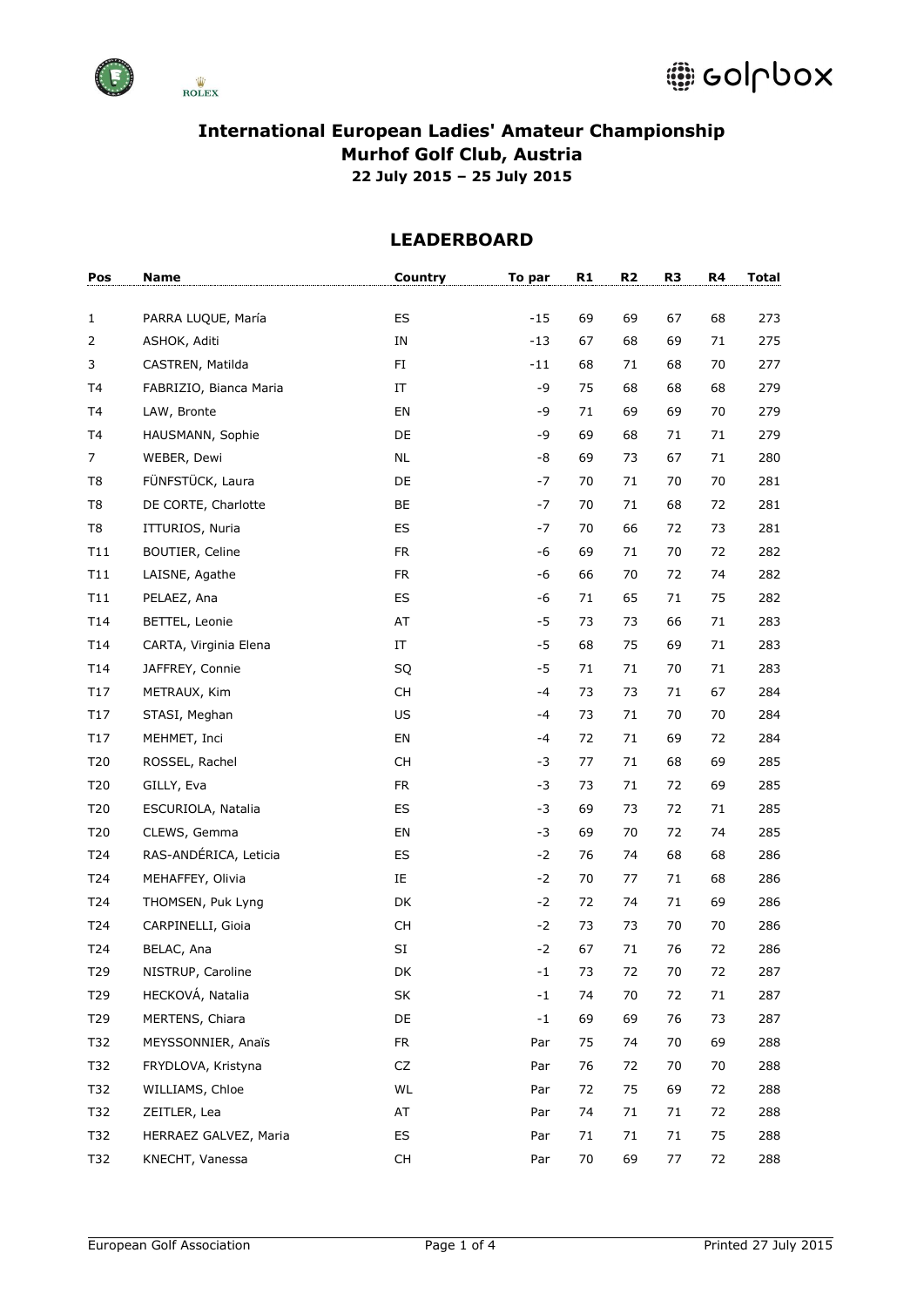



| Pos        | <b>Name</b>                | Country   | To par | R1 | R <sub>2</sub> | R <sub>3</sub> | R4 | Total |
|------------|----------------------------|-----------|--------|----|----------------|----------------|----|-------|
|            |                            |           |        |    |                |                |    |       |
| T38        | SIMONSEN, Kristin          | <b>NO</b> | $+1$   | 72 | 76             | 70             | 71 | 289   |
| T38        | MEICHTRY, Azelia           | CH        | $+1$   | 72 | 75             | 72             | 70 | 289   |
| T38        | CLYBURN, India             | EN        | $+1$   | 71 | 75             | 68             | 75 | 289   |
| T41        | RICOLFI, Carlotta          | IT        | $+2$   | 75 | 73             | 72             | 70 | 290   |
| T41        | ALPE, Emelie               | <b>SE</b> | $+2$   | 70 | 76             | 71             | 73 | 290   |
| T41        | KRØLBØLL, Malene           | DK        | $+2$   | 74 | 72             | 69             | 75 | 290   |
| T41        | COLOMBOTTO ROSSO, Lucrezia | ΙT        | $+2$   | 73 | 72             | 74             | 71 | 290   |
| T41        | SCHOBER, Sarah             | AT        | $+2$   | 71 | 74             | 73             | 72 | 290   |
| T41        | CLOOTS, Leslie             | BE        | $+2$   | 71 | 74             | 72             | 73 | 290   |
| T47        | PERSSON, Cajsa             | <b>SE</b> | $+3$   | 75 | 76             | 68             | 72 | 291   |
| T47        | VLCKOVA, Karolina          | CZ        | $+3$   | 76 | 74             | 68             | 73 | 291   |
| T47        | MACLAREN, Meghan           | EN        | $+3$   | 70 | 78             | 71             | 72 | 291   |
| T47        | FERNANDEZ, Fatima          | ES        | $+3$   | 71 | 70             | 77             | 73 | 291   |
| T51        | MÄIHÄNIEMI, Jenna          | FI.       | $+4$   | 76 | 76             | 68             | 72 | 292   |
| T51        | RYSKOVA, Hana              | CZ        | $+4$   | 76 | 73             | 71             | 72 | 292   |
| T51        | TAYLOR, Rachael            | SQ        | $+4$   | 75 | 71             | 69             | 77 | 292   |
| T51        | CLAISSE, Mathilde          | <b>FR</b> | $+4$   | 74 | 67             | 75             | 76 | 292   |
| <b>T55</b> | TIAN, Xiaolin              | CN        | $+6$   | 73 | 76             | 71             | 74 | 294   |
| <b>T55</b> | GRECHI, Emma               | <b>FR</b> | $+6$   | 74 | 74             | 72             | 74 | 294   |
| T55        | HEWSON, Alice              | EN        | $+6$   | 77 | 71             | 72             | 74 | 294   |
| <b>T55</b> | HAARMAN, Roos              | <b>NL</b> | $+6$   | 76 | 72             | 71             | 75 | 294   |
| T55        | HERBAUT, Anyssia           | <b>FR</b> | $+6$   | 74 | 70             | 74             | 76 | 294   |
| 60         | BESSA, Leonor              | PT        | $+7$   | 76 | 71             | 73             | 75 | 295   |
| 61         | MEEK, Jessica              | SQ        | $+8$   | 72 | 74             | 73             | 77 | 296   |
| 62         | CERVELLIN, Giorgia         | IT        | $+9$   | 73 | 75             | 68             | 81 | 297   |
| MC         | ZEEB, Sophia               | DE        | $+5$   | 76 | 73             | 72             |    | 221   |
| МC         | KARCHER, Natalie           | <b>CH</b> | $+5$   | 75 | 74             | 72             |    | 221   |
| МC         | MAIER, Ann-Kathrin         | AT        | $+5$   | 75 | 72             | 74             |    | 221   |
| MC         | BANOVEC, Nastja            | SI        | $+5$   | 74 | 74             | 73             |    | 221   |
| МC         | MARTIN, Marta              | ES        | $+5$   | 72 | 79             | 70             |    | 221   |
| МC         | SAUZON, Agathe             | <b>FR</b> | $+6$   | 76 | 75             | 71             |    | 222   |
| МC         | <b>BRUUN, Mariell</b>      | <b>NO</b> | $+6$   | 76 | 69             | 77             |    | 222   |
| МC         | BERTELSEN, Stephanie       | DK        | $+6$   | 75 | 72             | 75             |    | 222   |
| МC         | BOFILL, Cecilie            | DK        | $+6$   | 75 | 72             | 75             |    | 222   |
| МC         | BUFORD, CC                 | US        | $+6$   | 74 | 77             | 71             |    | 222   |
| МC         | CODET, Elisabeth           | <b>FR</b> | $+6$   | 74 | 71             | 77             |    | 222   |
| МC         | SALORT, Chloé              | <b>FR</b> | $+6$   | 73 | 72             | 77             |    | 222   |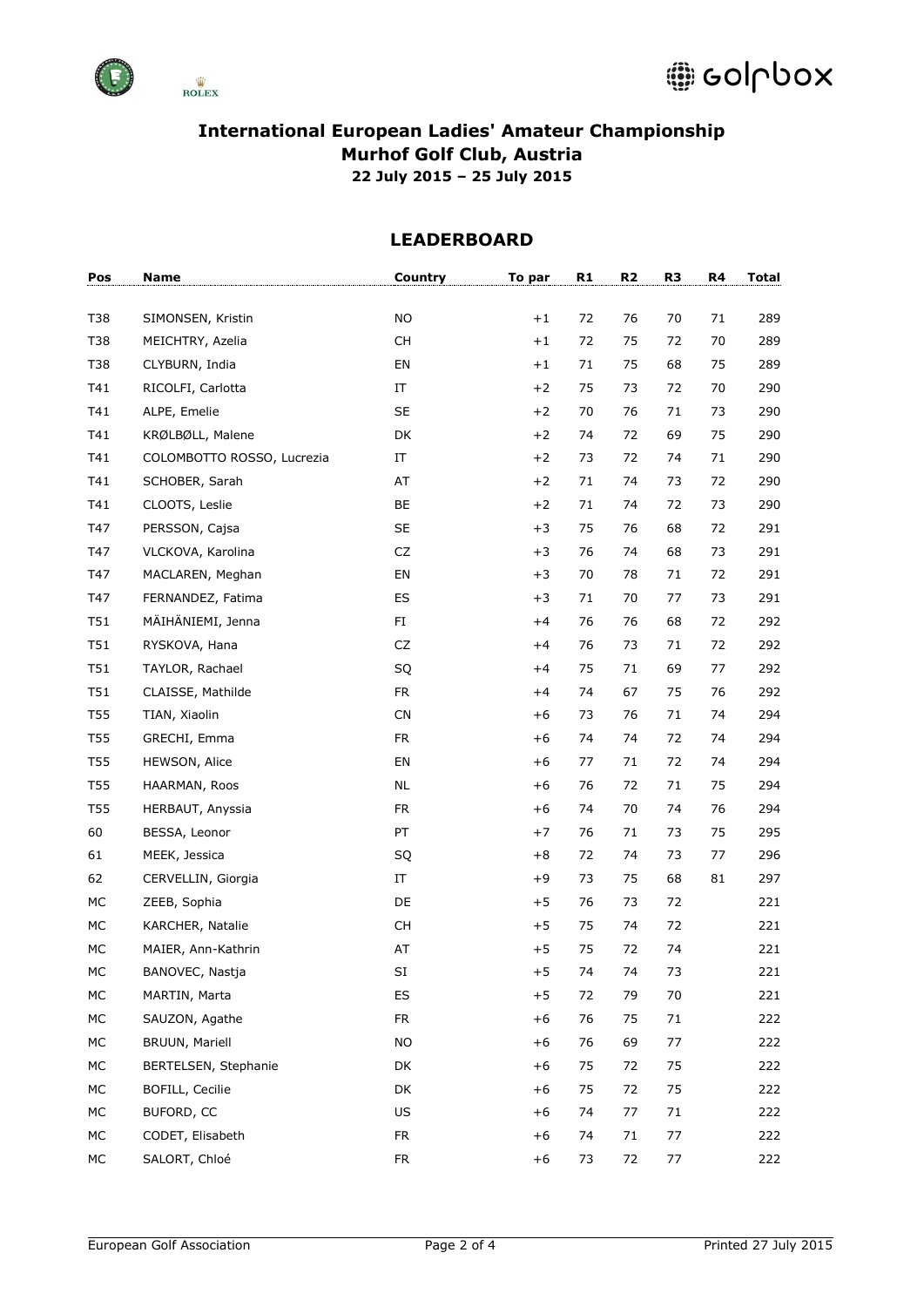

| Pos       | <b>Name</b>                    | Country    | To par | R1 | R <sub>2</sub> | R3 | R4 | Total |
|-----------|--------------------------------|------------|--------|----|----------------|----|----|-------|
| МC        | BAILLIEUX, Diane               | BE         | $+7$   | 80 | 74             | 69 |    | 223   |
| МC        | LUNACKOVA, Marie               | CZ         | $+7$   | 74 | 73             | 76 |    | 223   |
| <b>MC</b> | BECHADERGUE, Margot            | <b>FR</b>  | $+8$   | 75 | 78             | 71 |    | 224   |
| МC        | VON SIEBENTHAL, Nina Alexandra | <b>CH</b>  | $+8$   | 74 | 76             | 74 |    | 224   |
| МC        | MORRIS, Bethan                 | <b>WL</b>  | $+8$   | 74 | 73             | 77 |    | 224   |
| МC        | BANON IBANEZ, Silvia           | ES         | $+8$   | 73 | 77             | 74 |    | 224   |
| MC        | GRANT, Paula                   | IE         | $+9$   | 77 | 72             | 76 |    | 225   |
| МC        | RYAN, Chloe                    | IE         | $+9$   | 74 | 76             | 75 |    | 225   |
| МC        | GALATOLO, Giulia               | IT         | $+9$   | 74 | 76             | 75 |    | 225   |
| МC        | YOUNG, Clara                   | SQ         | $+9$   | 71 | 78             | 76 |    | 225   |
| МC        | JIMENEZ, Noemi                 | ES         | $+9$   | 70 | 79             | 76 |    | 225   |
| МC        | CHARRAYRE, Charlotte           | <b>FR</b>  | $+10$  | 79 | 74             | 73 |    | 226   |
| МC        | CNOPS, Fanny                   | BE         | $+10$  | 77 | 75             | 74 |    | 226   |
| МC        | WOLF, Amina                    | DE         | $+10$  | 76 | 76             | 74 |    | 226   |
| МC        | ALZUETA GARCIA, Maria          | ES         | $+10$  | 74 | 80             | 72 |    | 226   |
| МC        | FENDT, Ines                    | AT         | $+10$  | 74 | 79             | 73 |    | 226   |
| МC        | HOLPFER, Isabella              | AT         | $+10$  | 74 | 79             | 73 |    | 226   |
| МC        | KAMINSKA, Klara                | CZ         | $+11$  | 76 | 74             | 77 |    | 227   |
| MC        | <b>KRENN, Marlies</b>          | AT         | $+12$  | 79 | 74             | 75 |    | 228   |
| МC        | BARATTA-DRAGONO, Katharina     | AT         | $+12$  | 79 | 74             | 75 |    | 228   |
| МC        | UNTERWEGER, Julia              | AT         | $+12$  | 77 | 75             | 76 |    | 228   |
| МC        | OREHEK, Ursa                   | SI         | $+12$  | 77 | 72             | 79 |    | 228   |
| МC        | KRISTENSEN, Julie Carslund     | DK         | $+12$  | 77 | 72             | 79 |    | 228   |
| МC        | DAMERAU, Cylia                 | CH         | $+12$  | 74 | 79             | 75 |    | 228   |
| МC        | GARCIA, Sofia                  | PY         | $+13$  | 79 | 78             | 72 |    | 229   |
| МC        | KNEBEL, Sonya                  | DE         | $+13$  | 77 | 79             | 73 |    | 229   |
| МC        | FLORI, Martina                 | IT         | $+13$  | 77 | 76             | 76 |    | 229   |
| МC        | SALKO, Petra                   | FI         | $+13$  | 75 | 77             | 77 |    | 229   |
| МC        | ZHEN, Bontan                   | $\sf NL$   | $+14$  | 79 | 77             | 74 |    | 230   |
| МC        | DUNNE, Maria                   | IE         | $+14$  | 79 | 74             | 77 |    | 230   |
| МC        | HENNING, Stephanie             | <b>SE</b>  | $+14$  | 76 | 78             | 76 |    | 230   |
| МC        | ERSOY, Sena                    | ${\sf TR}$ | $+15$  | 80 | 79             | 72 |    | 231   |
| МC        | LITI, Roberta                  | IT         | $+15$  | 80 | 76             | 75 |    | 231   |
| МC        | BERNABE, Elisabeth             | US         | $+15$  | 80 | 76             | 75 |    | 231   |
| МC        | DREHER, Nadine                 | AT         | $+15$  | 80 | 73             | 78 |    | 231   |
| МC        | TIMUR, Selin                   | <b>TR</b>  | $+15$  | 79 | 78             | 74 |    | 231   |
| МC        | POPEL, Bethan                  | EN         | $+15$  | 79 | 74             | 78 |    | 231   |